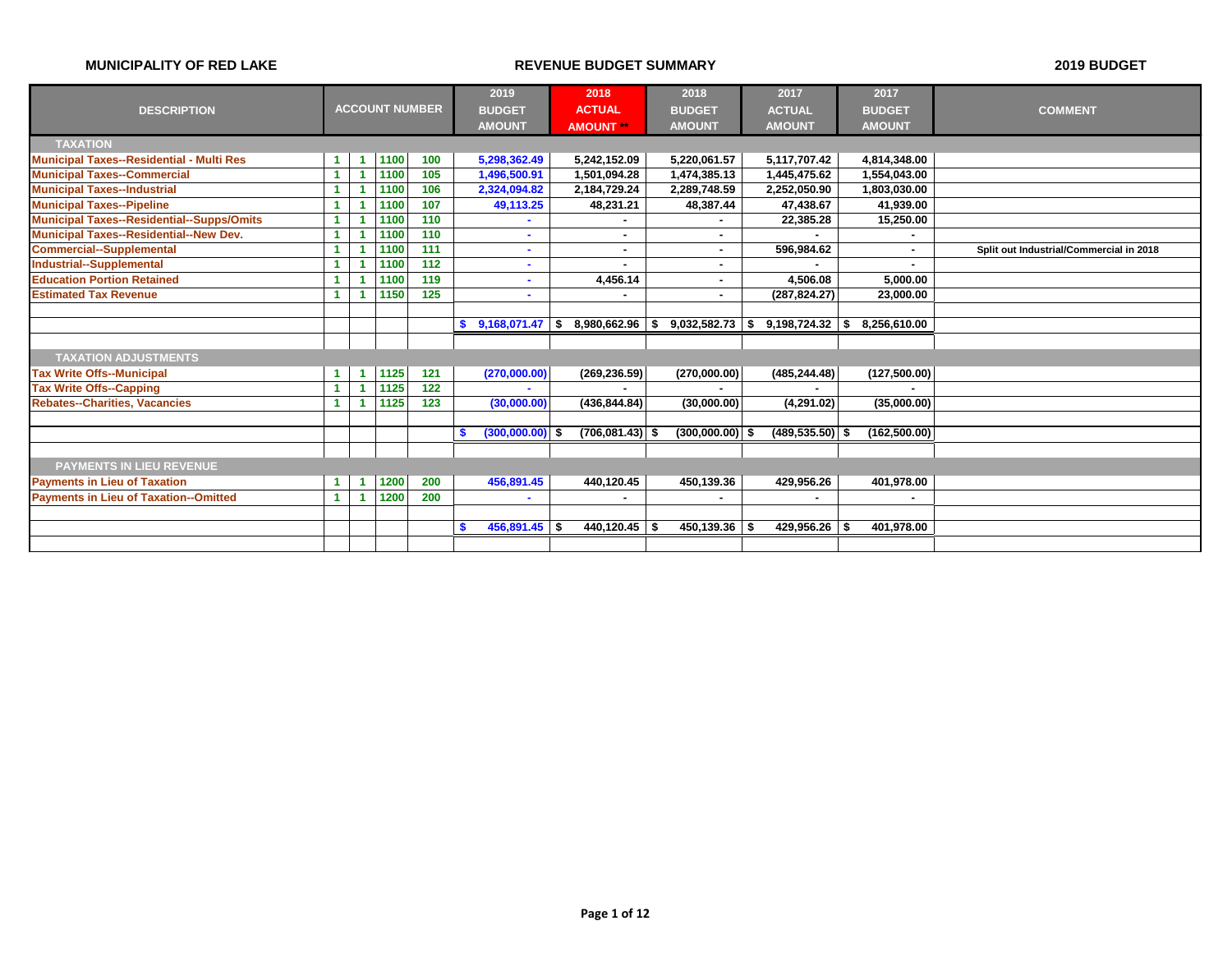|                                                          |  | 2019                  | 2018 | 2018          | 2017                     | 2017                     |                |                          |                       |
|----------------------------------------------------------|--|-----------------------|------|---------------|--------------------------|--------------------------|----------------|--------------------------|-----------------------|
| <b>DESCRIPTION</b>                                       |  | <b>ACCOUNT NUMBER</b> |      | <b>BUDGET</b> | <b>ACTUAL</b>            | <b>BUDGET</b>            | <b>ACTUAL</b>  | <b>BUDGET</b>            | <b>COMMENT</b>        |
|                                                          |  |                       |      | <b>AMOUNT</b> | <b>AMOUNT</b>            | <b>AMOUNT</b>            | <b>AMOUNT</b>  | <b>AMOUNT</b>            |                       |
| <b>ONTARIO CONDITIONAL OPERATING GRANTS</b>              |  |                       |      |               |                          |                          |                |                          |                       |
| <b>Ontario Municipal Partnership Fund (O M P F)</b>      |  | 1300                  | 300  | 1,014,200.00  | 1,126,800.00             | 1,126,800.00             | 1,251,900.00   | 1,251,900.00             | 90% of 2018 Funding   |
| <b>Police Grants--RIDE Subsidy</b>                       |  | 1300                  | 303  | 8,840.00      | 8,944.00                 | 8,895.00                 | 4,314.86       | 8,895.00                 |                       |
| <b>Police Grants--Safer Communities</b>                  |  | 1300                  | 304  | 70,000.00     | 72,536.26                | 70,000.00                | 65,905.56      | 70,000.00                |                       |
| <b>Police Grants--Court Security</b>                     |  | 1300                  | 305  | ۰.            | ۰                        | ۰                        | 3,827.00       | ۰                        |                       |
| <b>Ferry Subsidy</b>                                     |  | 1300                  | 306  | 184,300.00    | 209,893.52               | 184,300.00               | 184,300.00     | 184,300.00               |                       |
| <b>Fire Services Grants</b>                              |  | 1300                  | 307  | 17,500.00     | 24,926.03                | 17,500.00                | 31,096.27      | 13,250.00                |                       |
| <b>Ontario Cannabis Legalization Implementation Fund</b> |  | 1300                  | 310  | 11,252.00     | ٠                        | <b>м</b>                 | $\blacksquare$ |                          |                       |
| <b>Stewardship Ontario</b>                               |  | 1300                  | 316  | 67,446.00     | 67,446.08                | 67,446.00                | 118,042.16     | 52,750.00                |                       |
| <b>Other Provincial Grants</b>                           |  | 1300                  | 318  |               |                          | 7,500.00                 | 21,250.78      | 2,500.00                 | <b>CSPT</b>           |
| <b>OMAFRA--Asset Management Grant</b>                    |  | 1300                  | 319  |               | $\overline{\phantom{a}}$ |                          |                |                          |                       |
| <b>OMAFRA--Asset Management Grant--Deferred</b>          |  | 1300                  | 319  |               | ۰                        | $\overline{\phantom{a}}$ |                |                          |                       |
| <b>LAS Energy Rebates</b>                                |  | 1300                  | 320  |               | 986.37                   | <b>м</b>                 | 3,550.78       |                          |                       |
| <b>Healthy Communities</b>                               |  | 1300                  | 324  |               | $\blacksquare$           | ۰                        | ٠              | $\overline{\phantom{a}}$ |                       |
| <b>NOHFC--Intern</b>                                     |  | 1300                  | 351  | 15,000.00     | $\overline{\phantom{a}}$ | ۰                        | $\blacksquare$ | ۰                        | Infrastructure Intern |
|                                                          |  |                       |      |               |                          |                          |                |                          |                       |
|                                                          |  |                       |      | 1,388,538.00  | 1,511,532.26<br>- \$     | 1,482,441.00<br>\$       | 1,684,187.41   | 1,583,595.00             |                       |
|                                                          |  |                       |      |               |                          |                          |                |                          |                       |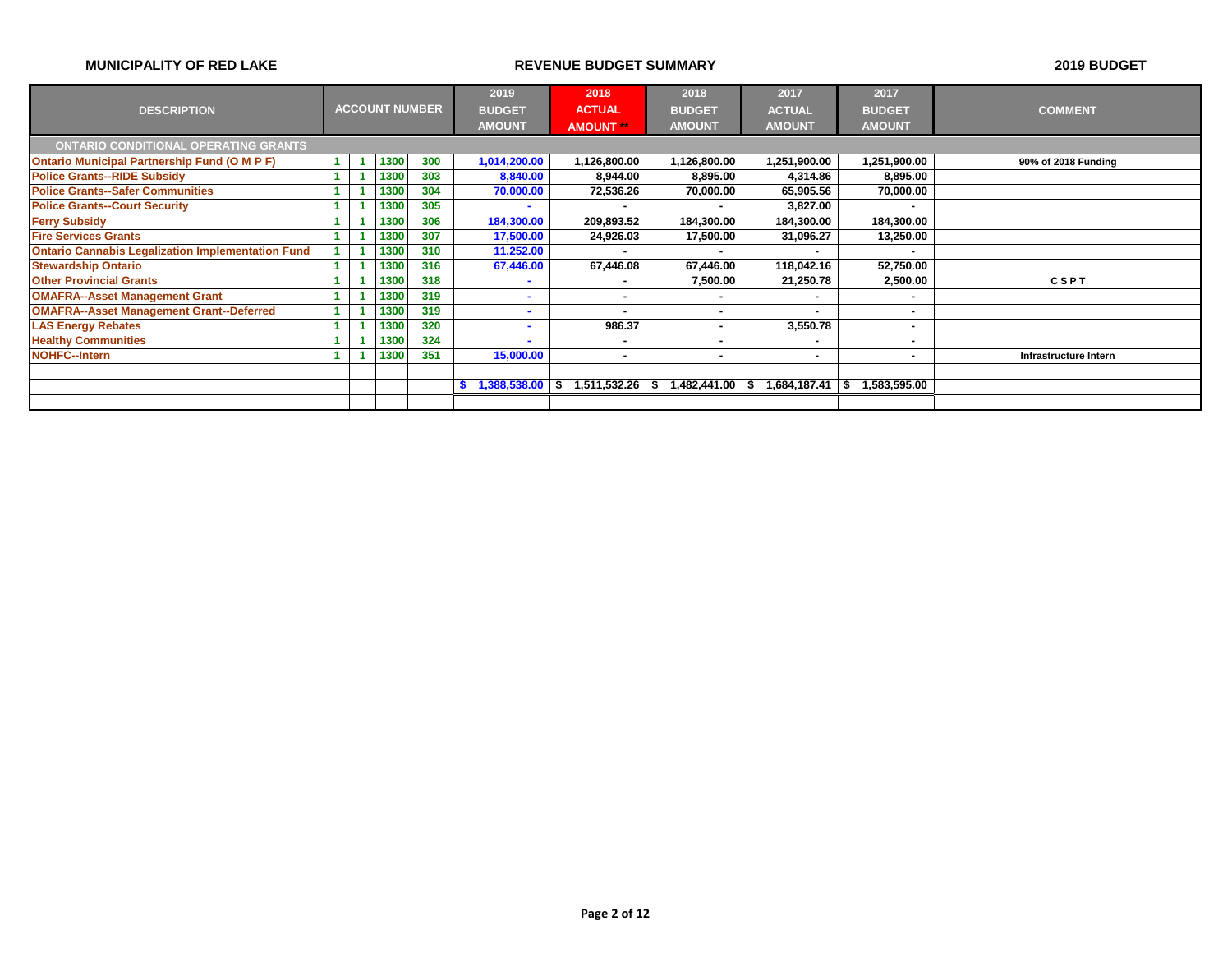|                                           | <b>ACCOUNT NUMBER</b> | 2019 | 2018 | 2018          |                   | 2017                     | 2017          |                          |                |               |                                              |
|-------------------------------------------|-----------------------|------|------|---------------|-------------------|--------------------------|---------------|--------------------------|----------------|---------------|----------------------------------------------|
| <b>DESCRIPTION</b>                        |                       |      |      |               | <b>BUDGET</b>     | <b>ACTUAL</b>            | <b>BUDGET</b> |                          | <b>ACTUAL</b>  | <b>BUDGET</b> | <b>COMMENT</b>                               |
|                                           |                       |      |      | <b>AMOUNT</b> | <b>AMOUNT</b>     | <b>AMOUNT</b>            |               | <b>AMOUNT</b>            | <b>AMOUNT</b>  |               |                                              |
| <b>KDSB FUNDING</b>                       |                       |      |      |               |                   |                          |               |                          |                |               |                                              |
| <b>KDSB--Fee Subsidy--Red Lake</b>        |                       |      | 1325 | 325           | 127,964.05        | 132,345.85               |               | 113.975.00               | 125,762.02     | 122,000.00    |                                              |
| KDSB--Fee Subsidy--Golden                 |                       |      | 1325 | 326           | 86,422.75         | 77,871.71                |               | 76,975.00                | 84,684.40      | 72,000.00     |                                              |
| KDSB--Fee Subsidy--St. John's             |                       |      | 1325 | 327           | 13,613.20         | 16,704.76                |               | 12,125.00                | 12,898.32      | 21,000.00     |                                              |
| <b>KDSB--General Operating Grant</b>      |                       |      | 1325 | 330           | 483,024.00        | 413.025.36               |               | 419.480.00               | 399,825.00     | 296,466.00    | Additional \$70,000 for St. John's opening   |
| <b>KDSB--Special Needs Subsidy</b>        |                       |      | 1325 | 331           | 124,067.00        | 124,065.64               |               | 114,844.00               | 114,852.00     | 114,844.00    | plus Health & Safety \$8,544 & \$15,000 HDLH |
| <b>KDSB--Hub--Resource Centre Subsidy</b> |                       |      | 1325 | 333           | 162,348.00        | 162,348.00               |               | 162,348.00               | 162,348.00     | 162,348.00    |                                              |
| <b>KDSB--Mitigation</b>                   |                       |      | 1325 | 335           |                   | $\overline{\phantom{a}}$ |               | $\overline{\phantom{a}}$ | 63,468.00      |               |                                              |
| <b>KDSB--Stabilization</b>                |                       |      | 1325 | 337           |                   | 2,522.42                 |               | 43.124.00                | 28,886.00      | 108,347.00    |                                              |
| <b>KDSB--Travel Reimbursement</b>         |                       |      | 1325 | 338           |                   | (1,328.20)               |               | $\overline{\phantom{a}}$ | 7,808.24       |               |                                              |
| <b>Child Care Grants--Other</b>           |                       |      | 1325 | 339           | 25,000.00         | $\blacksquare$           |               | 8,505.00                 | 5,381.86       | 20,314.00     | One time start up fee for St. John           |
|                                           |                       |      |      |               |                   |                          |               |                          |                |               |                                              |
|                                           |                       |      |      |               | $1,022,439.00$ \$ | $927,555.54$ \$          |               | 951,376.00               | \$∣005,913.84∣ | 917,319.00    |                                              |
|                                           |                       |      |      |               |                   |                          |               |                          |                |               |                                              |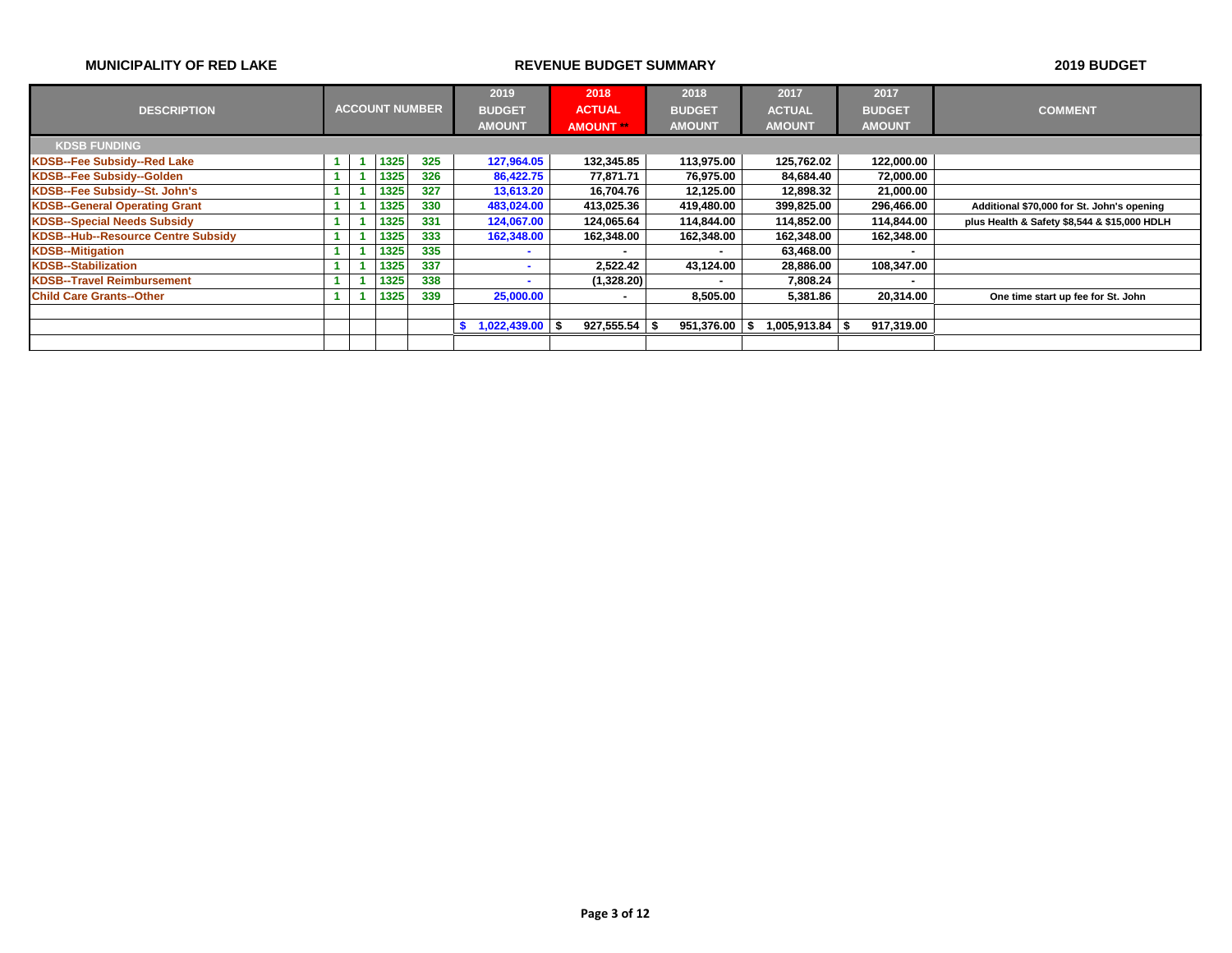|                                            |              |      |      |                       | 2019          | 2018          | 2018                    | 2017            | 2017                     |                                                    |
|--------------------------------------------|--------------|------|------|-----------------------|---------------|---------------|-------------------------|-----------------|--------------------------|----------------------------------------------------|
| <b>DESCRIPTION</b>                         |              |      |      | <b>ACCOUNT NUMBER</b> | <b>BUDGET</b> | <b>ACTUAL</b> | <b>BUDGET</b>           | <b>ACTUAL</b>   | <b>BUDGET</b>            | <b>COMMENT</b>                                     |
|                                            |              |      |      |                       | <b>AMOUNT</b> | <b>AMOUNT</b> | <b>AMOUNT</b>           | <b>AMOUNT</b>   | <b>AMOUNT</b>            |                                                    |
| <b>ONTARIO CONDITIONAL CAPITAL GRANTS</b>  |              |      |      |                       |               |               |                         |                 |                          |                                                    |
| <b>KDSB</b>                                | $\mathbf{1}$ |      | 1350 | 349                   |               | ۰.            | $\mathbf{r}$            | ۰.              | 2,500.00                 |                                                    |
| <b>NOHFC--REACH</b>                        |              |      | 1350 | 360                   | 185,000.00    | ۰.            | 292,500.00              | 12,174.64       | $\overline{\phantom{a}}$ | Pending approval - Mar 2019 - Est. 50% of 370K     |
| <b>NOHFC--Rec. Cluster</b>                 |              |      | 1350 | 363                   | 350,000.00    | ۰             | 350,000.00              |                 |                          | 350K approved for Market Pavilion                  |
| <b>CWWF Funding</b>                        |              |      |      | 1350 364/387          | 13,426.78     | 439,589.47    | 285,458.43              | $\blacksquare$  | 468,854.03               |                                                    |
| NOHFC--C.I.P.                              |              |      | 1350 | 365                   | <b>COL</b>    | 13,080.01     | н.                      |                 | $\overline{\phantom{a}}$ |                                                    |
| <b>Water Works Funding (OMAFRA)</b>        |              |      | 1350 | 370                   |               | ٠             |                         | ۰               | $\overline{\phantom{a}}$ |                                                    |
| <b>A M O Capital Grant</b>                 |              |      | 1350 | 375                   | 41,278.79     | ۰             |                         |                 | ۰                        | Main Street Rev Fund-Parking--Monies received      |
| <b>Ontario Trillium Fund</b>               |              |      | 1350 | 385                   | 150,000.00    |               | 150,000.00              |                 | $\blacksquare$           | Pending approval - Date TBD - 150K for Market Pav. |
| <b>IESO Grant</b>                          |              |      | 1350 | 386                   | $\sim$        | ۰             |                         | ٠               | ۰                        |                                                    |
|                                            |              |      |      |                       |               |               |                         |                 |                          |                                                    |
|                                            |              |      |      |                       | 739,705.57 \$ | 452,669.48    | $1,077,958.43$ \$<br>\$ | $12,174.64$ \$  | 471,354.03               |                                                    |
|                                            |              |      |      |                       |               |               |                         |                 |                          |                                                    |
| <b>CANADA CONDITIONAL OPERATING GRANTS</b> |              |      |      |                       |               |               |                         |                 |                          |                                                    |
| <b>Canada Day Grant</b>                    |              | - 11 | 1400 | 400                   | 5,000.00      | (60.00)       | н.                      |                 | $\blacksquare$           | Celebrate Canada Fund--pending approval Apr 2019   |
| <b>Employment Grants</b>                   |              |      | 1400 | 440                   | $\mathbf{r}$  | ٠             | . —                     | 6,844.00        | 15,750.00                |                                                    |
|                                            |              |      |      |                       |               |               |                         |                 |                          |                                                    |
|                                            |              |      |      |                       | $5,000.00$ \$ | $(60.00)$ \$  | $\sim$                  | $6,844.00$ \ \$ | 15,750.00                |                                                    |
|                                            |              |      |      |                       |               |               |                         |                 |                          |                                                    |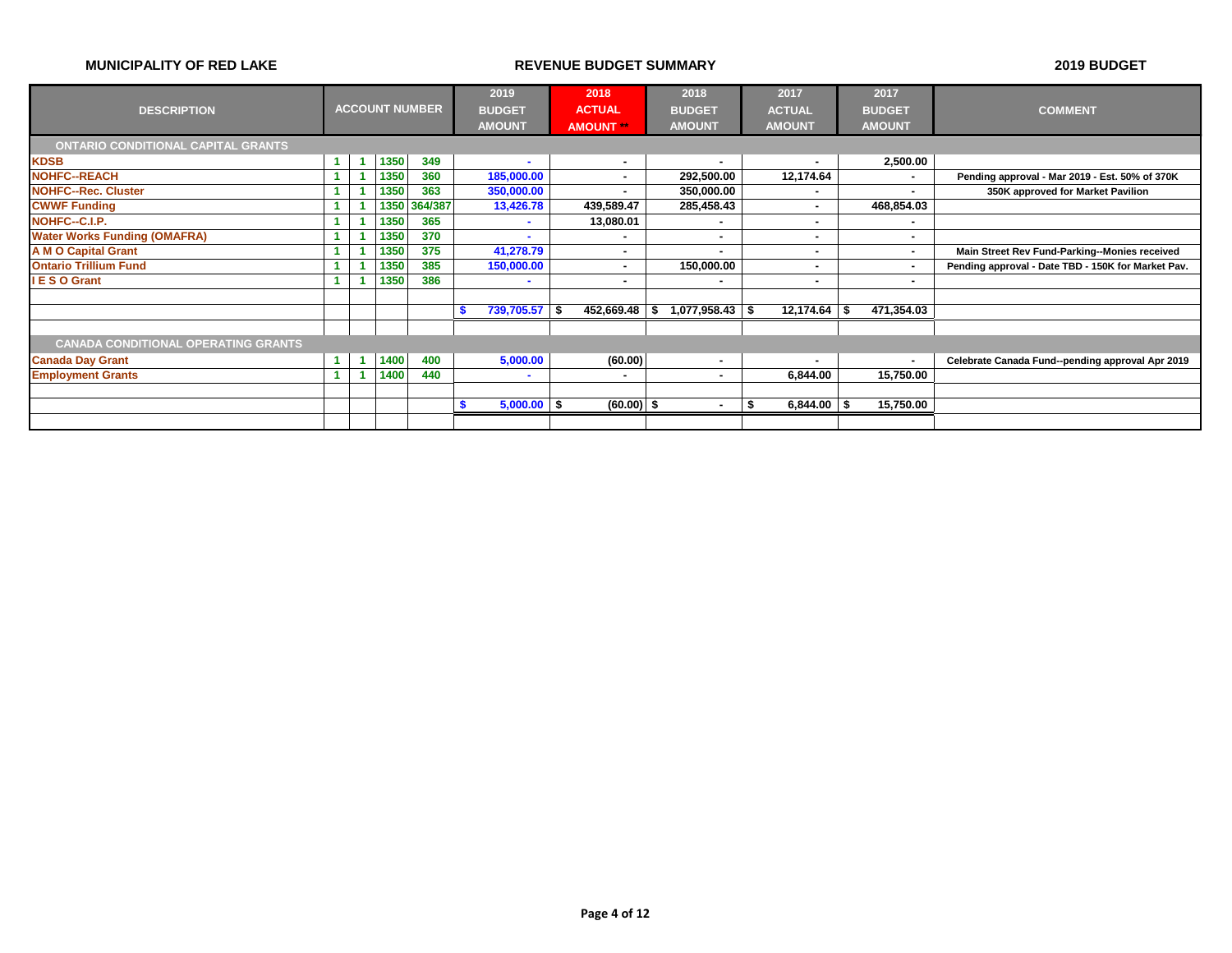|                                                    |                      |                       |     | 2019            | 2018            | 2018                     | 2017                     | 2017                     |                                                   |
|----------------------------------------------------|----------------------|-----------------------|-----|-----------------|-----------------|--------------------------|--------------------------|--------------------------|---------------------------------------------------|
| <b>DESCRIPTION</b>                                 |                      | <b>ACCOUNT NUMBER</b> |     | <b>BUDGET</b>   | <b>ACTUAL</b>   | <b>BUDGET</b>            | <b>ACTUAL</b>            | <b>BUDGET</b>            | <b>COMMENT</b>                                    |
|                                                    |                      |                       |     | <b>AMOUNT</b>   | <b>AMOUNT</b>   | <b>AMOUNT</b>            | <b>AMOUNT</b>            | <b>AMOUNT</b>            |                                                   |
| <b>CANADA CAPITAL GRANTS</b>                       |                      |                       |     |                 |                 |                          |                          |                          |                                                   |
| <b>Federal Gas Tax Funding--Current Year</b>       | $\blacktriangleleft$ | 1450                  | 450 | 249,181.82      | 148,743.96      | 283,965.94               | 283,965.74               | 283.965.94               |                                                   |
| <b>Federal Gas Tax Funding--Deferred</b>           | $\blacktriangleleft$ | 1450                  | 450 | (249, 181.82)   | (148, 743.96)   | (283, 965.94)            | (283, 965.74)            | (283, 965.94)            |                                                   |
| <b>Gas Tax Revenue--1955</b>                       | $\blacktriangleleft$ | 1450                  | 450 |                 |                 | 59.020.80                |                          |                          |                                                   |
| <b>Gas Tax Revenue--1960</b>                       | $\blacktriangleleft$ | 1450                  | 450 |                 | $\blacksquare$  |                          | $\blacksquare$           |                          |                                                   |
| <b>Gas Tax Revenue--2200</b>                       | $\blacktriangleleft$ | 1450                  | 450 |                 | $\blacksquare$  | $\sim$                   | $\blacksquare$           | ٠                        |                                                   |
| <b>Gas Tax Revenue--2300</b>                       | $\blacktriangleleft$ | 1450                  | 450 | 12,211.20       |                 |                          | $\overline{\phantom{a}}$ |                          | <b>Natural Gas Pressure Washer</b>                |
| <b>Gas Tax Revenue--2400/2405</b>                  | $\blacktriangleleft$ | 1450                  | 450 | 12,720.00       | 32,484.34       | 83,555.14                | $\blacksquare$           | 81,701.29                | <b>Natural Gas Conversion (Old Plant)</b>         |
| <b>Gas Tax Revenue--2751</b>                       | $\blacktriangleleft$ | 1450                  | 450 |                 | ٠               |                          |                          | 260,199.03               |                                                   |
| <b>Gas Tax Revenue--2757</b>                       | $\blacktriangleleft$ | 1450                  | 450 | 263,221.04      |                 | $\sim$                   | 362,829.67               |                          | Market Pavilion (\$800K in Grant money as well)   |
| <b>Gas Tax Revenue--2790</b>                       | $\blacktriangleleft$ | 1450                  | 450 | 4,340.83        | 12.909.11       | $\sim$                   | $\blacksquare$           | $\sim$                   | Arena Hot Water Storage Tank                      |
| <b>Gas Tax Revenue--2800</b>                       | $\blacktriangleleft$ | 1450                  | 450 |                 | 28,195.66       | $\sim$                   |                          |                          |                                                   |
| <b>Gas Tax Revenue--2955</b>                       | $\blacktriangleleft$ | 1450                  | 450 | 59,020.80       |                 |                          | $\blacksquare$           | 4,500.00                 | <b>Block G Development</b>                        |
| <b>Accessibility Grant</b>                         | $\blacktriangleleft$ | 1450                  | 453 |                 |                 | 50.000.00                |                          |                          |                                                   |
| <b>OCIF Grants</b>                                 | 1                    | 1450                  | 454 | 228,167.00      | 146.185.00      | 146,185.00               | 102,907.00               | 102,907.00               |                                                   |
| <b>O C I F Grants--Deferred</b>                    | $\blacktriangleleft$ | 1450                  | 454 | (228, 167.00)   | (146, 185.00)   | $\sim$                   | (102, 907.00)            |                          | 2018/2019 OCIF to be used for Lassie Road         |
| <b>O C I F Grants--Deferred Usage</b>              | $\blacktriangleleft$ | 1450                  | 454 |                 | 82.250.00       | $\sim$                   | $\overline{\phantom{a}}$ | $\blacksquare$           |                                                   |
| O C I F Grants--Lassie Road Top Up                 | $\blacktriangleleft$ | 1450                  | 454 |                 | $\blacksquare$  | 2,000,000.00             | $\blacksquare$           | $\overline{\phantom{a}}$ | Pending approval Feb 2019 - 1,537,993             |
| <b>Fed-Nor--Pavilion/Rec Cluster</b>               | $\blacktriangleleft$ | 1450                  | 455 | 250,000.00      | $\sim$          | $\overline{\phantom{a}}$ | $\blacksquare$           | $\overline{\phantom{a}}$ | Pending approval - date TBD - 250K for MP         |
| <b>Fed-Nor--REACH</b>                              | $\blacktriangleleft$ | 1450                  | 456 | 36,950.00       |                 | $\overline{\phantom{a}}$ |                          | $\sim$                   | Pending approval - date TBD - Est. 50% of 73.9K   |
| <b>Fed-Nor--REACH Feasibility</b>                  | $\blacktriangleleft$ | 1450                  | 463 |                 | 2,321.00        | $\sim$                   | 2,563.98                 | $\sim$                   |                                                   |
| <b>Fed-Nor--Walkable Trails</b>                    | $\blacktriangleleft$ | 1450                  | 464 |                 |                 | $\overline{\phantom{a}}$ | (3,647.00)               | $\blacksquare$           |                                                   |
| <b>Fed-Nor--Strategic Plan</b>                     | $\blacktriangleleft$ | 1450                  | 465 |                 | $\blacksquare$  | $\overline{\phantom{a}}$ |                          | ٠                        |                                                   |
| <b>CCSF--REACH</b>                                 | $\blacktriangleleft$ | 1450                  | 467 | 55,425.00       | ٠               |                          |                          | $\blacksquare$           | Pending approval - May 2019 - Est. 50% of 110.85K |
| <b>Federation of Canadian Municipalities (FCM)</b> | $\blacktriangleleft$ | 1450                  | 470 | 92,125.00       | 29,235.00       | 29.235.00                | (5,629.86)               | $\blacksquare$           | GMF--REACH Centre Drawings--pending approval      |
| A.C.A.P. Grant                                     | $\blacktriangleleft$ | 1450                  | 473 | 9,764,122.00    | 91,947.37       | 6,740,000.00             | 173,439.90               | 75,000.00                |                                                   |
| <b>Canada--Pavilion Accessibility Grant</b>        | $\blacktriangleleft$ | 1450                  | 474 | 50,000.00       | 50,000.00       |                          |                          |                          | Enabling Accessibility Fund - 50K approved        |
| <b>Canada 150 Grant</b>                            | $\blacktriangleleft$ | 1450                  | 475 |                 |                 | $\sim$                   | 100,000.00               | 100.000.00               |                                                   |
|                                                    |                      |                       |     |                 |                 |                          |                          |                          |                                                   |
|                                                    |                      |                       |     | \$10,600,135.87 | $329,342.48$ \$ | 9,107,995.94             | $629,556.69$ \$<br>- 5   | 624,307.32               |                                                   |
|                                                    |                      |                       |     |                 |                 |                          |                          |                          |                                                   |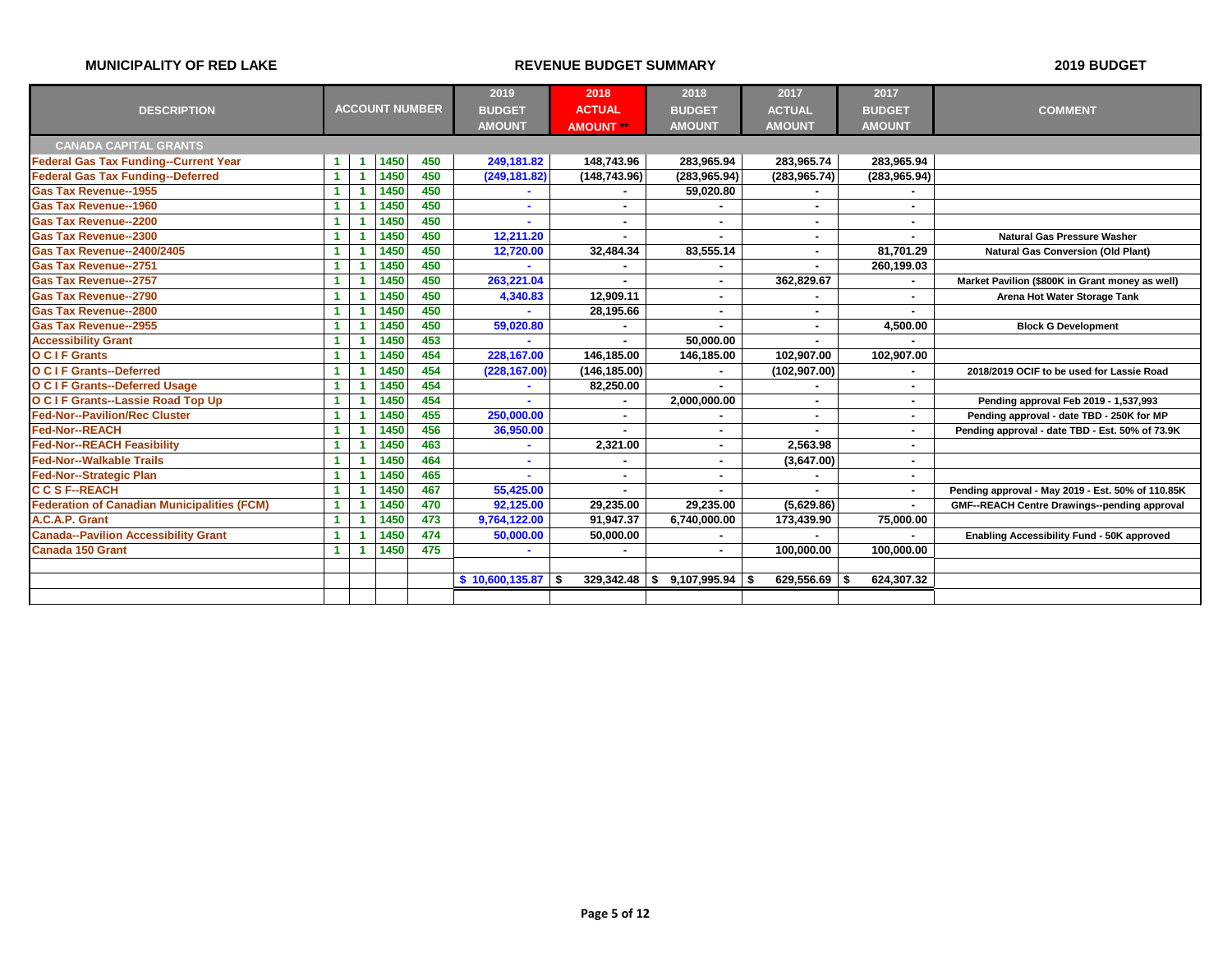|                                              |                                                             | 2019              | 2018           | 2018                                              | 2017           | 2017           |                                         |
|----------------------------------------------|-------------------------------------------------------------|-------------------|----------------|---------------------------------------------------|----------------|----------------|-----------------------------------------|
| <b>DESCRIPTION</b>                           | <b>ACCOUNT NUMBER</b>                                       | <b>BUDGET</b>     | <b>ACTUAL</b>  | <b>BUDGET</b>                                     | <b>ACTUAL</b>  | <b>BUDGET</b>  | <b>COMMENT</b>                          |
|                                              |                                                             | <b>AMOUNT</b>     | <b>AMOUNT</b>  | <b>AMOUNT</b>                                     | <b>AMOUNT</b>  | <b>AMOUNT</b>  |                                         |
| <b>USER FEES AND CHARGES</b>                 |                                                             |                   |                |                                                   |                |                |                                         |
| <b>Water System--Consumption Charges</b>     | 1500<br>500<br>$\blacktriangleleft$<br>$\mathbf{1}$         | 1,017,137.50      | 1,110,425.92   | 912,500.00                                        | 1,222,419.19   | 912.500.00     |                                         |
| <b>Water System--Distribution Fees</b>       | 1500<br>501<br>$\blacktriangleleft$<br>1                    | 327,700.00        | 335,688.41     | 327,700.00                                        | (106, 906.67)  | 323,475.00     | Bad debt entry in 2017--reduced revenue |
| <b>Water System--Infrastructure Renewal</b>  | 502<br>1500<br>1<br>$\overline{1}$                          | 538,200.00        | 542,240.94     | 538,200.00                                        | 538,200.85     | 565,150.00     |                                         |
| Water System--Reinstatement Charges          | 1500<br>503<br>1<br>-1                                      |                   |                |                                                   |                |                |                                         |
| <b>Sewage System--Consumption Charges</b>    | 505<br>1500<br>$\blacktriangleleft$<br>1                    | 510,350.00        | 649,064.52     | 455,000.00                                        | 689,204.91     | 455,000.00     |                                         |
| <b>Sewage System--Distribution Fees</b>      | 506<br>$\mathbf{1}$<br>$\overline{1}$<br>1500               | 158,450.00        | 161,262.07     | 158,450.00                                        | (93, 218.45)   | 152,768.00     | Bad debt entry in 2017--reduced revenue |
| <b>Sewage System--Infrastructure Renewal</b> | 507<br>1500<br>$\blacktriangleleft$<br>-1                   | 156,950.00        | 158,296.38     | 156,950.00                                        | 156,951.06     | 137,888.19     |                                         |
| <b>Collection Fees--Property</b>             | 1500<br>510<br>1<br>$\overline{1}$                          | 10,000.00         | 23,260.81      | 7,500.00                                          | 28,726.24      | 4,000.00       |                                         |
| Day Care User Fees--Red Lake                 | 511<br>1500<br>$\blacktriangleleft$<br>-1                   | 240,000.00        | 273,115.19     | 203,750.00                                        | 216,984.75     | 175,000.00     |                                         |
| Day Care User Fees--Golden                   | 1500<br>512<br>$\overline{1}$<br>1                          | 250,000.00        | 299,857.63     | 209,150.00                                        | 229,482.95     | 225,000.00     |                                         |
| Day Care User Fees--St. John's               | 513<br>1500<br>1<br>-1                                      | 233,051.17        | 18,073.89      | 51,625.00                                         | 61,818.33      | 90.000.00      |                                         |
| <b>Ferry Fares</b>                           | 1500<br>525<br>$\mathbf{1}$<br>-1                           | 11,000.00         | 9,279.20       | 11,000.00                                         | 10,969.50      | 11,000.00      |                                         |
| <b>Cemetery Plot Sales</b>                   | 1500<br>530<br>1<br>-1                                      | 20,000.00         | 24,209.05      | 18,500.00                                         | 17,800.50      | 20,000.00      |                                         |
| <b>W.D.S. Revenue--Property Standards</b>    | 533<br>1500<br>1<br>-1                                      | 8,000.00          | 12,724.50      | $\blacksquare$                                    | 8,220.00       | $\overline{a}$ |                                         |
| <b>W.D.S. Revenue--Recoveries</b>            | 1500<br>534<br>1<br>-1                                      | 10,000.00         | 24,275.25      | 7,500.00                                          | 10,826.44      | 4,400.00       |                                         |
| <b>W.D.S. Revenue--Tipping Fees</b>          | 535<br>1500<br>1<br>$\overline{1}$                          | 101,294.01        | 274,855.14     | 100,000.00                                        | 95,061.25      | 175,000.00     |                                         |
| <b>W.D.S. Revenue--Other Fees</b>            | 1500<br>536<br>$\blacktriangleleft$<br>-1                   | 1,500.00          | (18,035.69)    | 1,500.00                                          | 19,965.69      | 300.00         |                                         |
| <b>W.D.S. Revenue--Bag Tags</b>              | 537<br>1500<br>$\blacktriangleleft$<br>-1                   | 100,000.00        | 110,803.50     | 118,914.00                                        | 125,197.50     | 112,250.00     |                                         |
| <b>W.D.S. Revenue--Dump Tickets</b>          | 538<br>1500<br>1<br>-1                                      | 10,000.00         | 10,590.00      | 7,500.00                                          | 13,304.50      | 62,775.00      |                                         |
| <b>Commissions--Dump Tickets</b>             | 1500<br>539<br>1<br>-1                                      | (16,000.00)       | (12, 265.00)   | (16, 722.00)                                      | (15, 832.50)   | (16,000.00)    |                                         |
| <b>Memorial Tree Program</b>                 | 1500<br>540<br>$\blacktriangleleft$<br>1                    | 1,500.00          | 1,440.00       | 1,500.00                                          | 1,800.00       | 750.00         |                                         |
| <b>Communities in Bloom Revenue</b>          | 541<br>1500<br>$\blacktriangleleft$<br>-1                   | 5,000.00          | 5,681.70       | 4,750.00                                          | 6,053.25       | 4,750.00       |                                         |
| <b>Building Rental Revenue</b>               | 1500<br>545<br>1<br>1                                       | 152,000.00        | 155,542.62     | 166,245.80                                        | 169,260.48     | 158,750.00     |                                         |
| <b>Airport--General Revenue</b>              | 550<br>1500<br>$\blacktriangleleft$<br>-1                   | 689,901.00        | 1,107,123.00   | 637,264.00                                        | 1,047,459.00   | 643.973.00     |                                         |
| <b>Airport--AIF Fees</b>                     | 1500<br>550<br>1<br>-1                                      | 292,598.00        | $\blacksquare$ | 258,606.00                                        | $\sim$         | 289,880.00     |                                         |
| <b>Airport--Parking Fees</b>                 | 550<br>1500<br>-1<br>1                                      | 124,949.00        | $\blacksquare$ | 128,105.00                                        | ٠              | 148,140.00     |                                         |
| <b>Airport--Space Rentals</b>                | 551<br>1500<br>$\blacktriangleleft$<br>$\overline{1}$       | 55,310.00         | (9,944.20)     | 58,096.00                                         | 1,705.00       |                |                                         |
| <b>Airport--Prior Year Adjustment</b>        | 552<br>1500<br>1<br>-1                                      | $\sim$            |                | $\sim$                                            | 17,723.75      | $\blacksquare$ |                                         |
| <b>Other Resale Items</b>                    | 553<br>1500<br>$\mathbf{1}$<br>$\overline{1}$               | 1,200.00          | 805.16         | 1,200.00                                          | 1,074.70       | 1,400.00       |                                         |
| <b>Credit Card User Fees</b>                 | 565<br>1500<br>$\mathbf{1}$<br>-1                           | 800.00            | 925.51         | 750.00                                            | 894.16         | 750.00         |                                         |
| <b>Planning Fees</b>                         | 1500<br>570<br>1<br>1                                       | 4,500.00          | 5,000.00       | 4,000.00                                          | 4,350.00       | 4,000.00       |                                         |
| <b>Custom Works Revenue</b>                  | 580<br>1500<br>1<br>$\overline{1}$                          | 25,000.00         | 32,645.12      | 25,000.00                                         | 22,095.72      | 36,000.00      |                                         |
| <b>AMEX Points Redemption</b>                | 581<br>1500<br>1<br>-1                                      | 3,000.00          | $\blacksquare$ | $\sim$                                            | 737.81         | $\sim$         |                                         |
| <b>Recovery of Legal Fees</b>                | 594<br>1500<br>1<br>1                                       | $\sim$            | $\blacksquare$ | $\sim$                                            | 1,638.75       | $\sim$         |                                         |
| <b>Recovery of Bad Debts</b>                 | 595<br>1500<br>1<br>-1                                      | $\sim$            | $\sim$         | $\sim$                                            | $\blacksquare$ | $\sim$         |                                         |
| <b>Elections Fees</b>                        | 1500<br>597<br>1<br>-1                                      | $\sim$            | 1,300.00       | $\sim$                                            | $\blacksquare$ | $\sim$         |                                         |
| <b>Miscellaneous User Fees</b>               | 1500<br>598<br>$\overline{1}$<br>1                          | 5,000.00          | 2,278.37       | 5,000.00                                          | 5,062.71       | 5,500.00       |                                         |
| <b>Miscellaneous</b>                         | 1500<br>599<br>$\blacktriangleleft$<br>$\blacktriangleleft$ | 2,000.00          | 31,167.15      | 2.000.00                                          | 4,301.23       | 1.500.00       |                                         |
|                                              |                                                             |                   |                |                                                   |                |                |                                         |
|                                              |                                                             | $5,050,390.68$ \$ |                | $5,341,686.14$ \$ 4,561,533.80 \$ 4,513,332.60 \$ |                | 4,705,899.19   |                                         |
|                                              |                                                             |                   |                |                                                   |                |                |                                         |
|                                              |                                                             |                   |                |                                                   |                |                |                                         |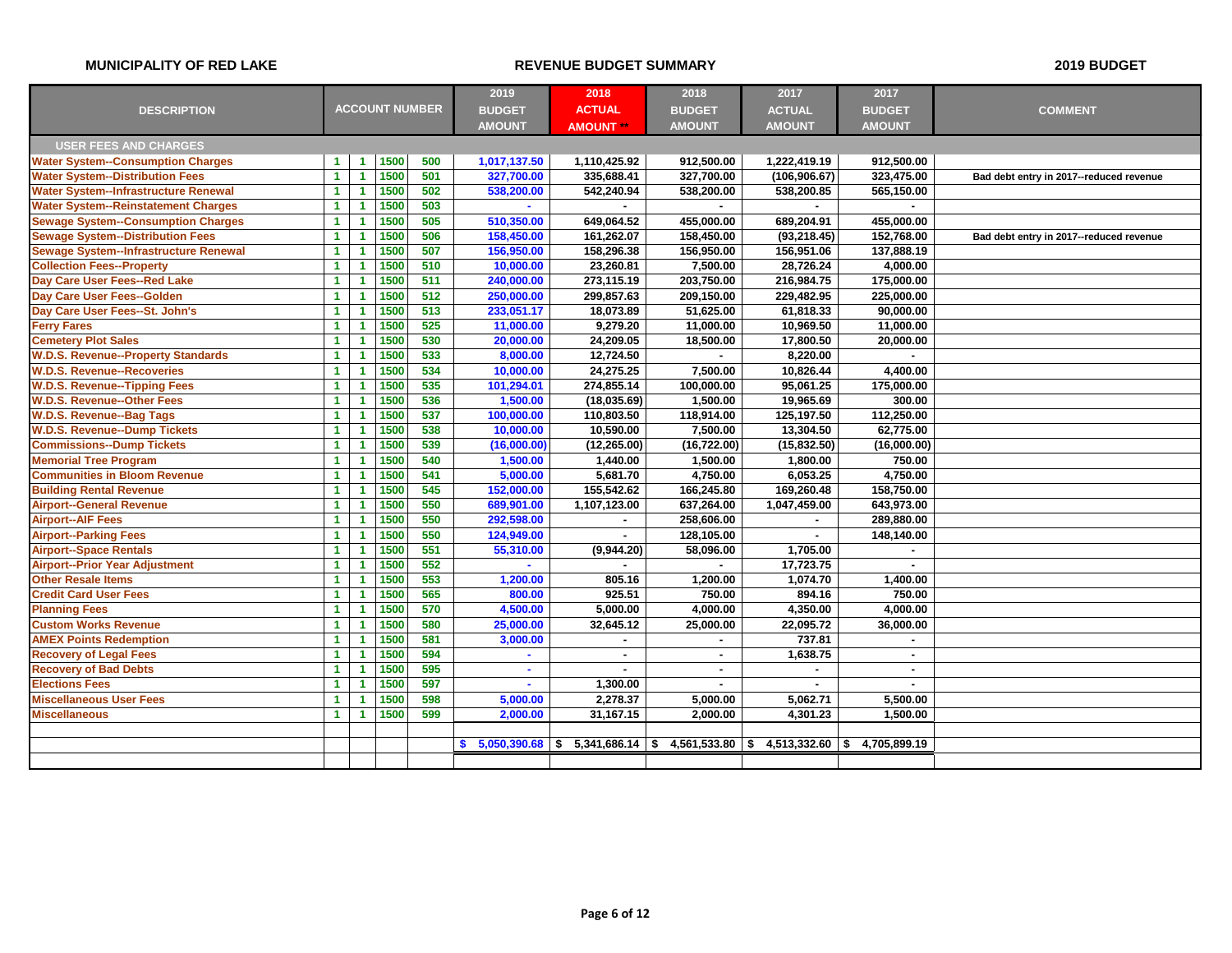|                                |  |                       |               | 2019             | 2018           | 2018          |               | 2017             | 2017                     |                |
|--------------------------------|--|-----------------------|---------------|------------------|----------------|---------------|---------------|------------------|--------------------------|----------------|
| <b>DESCRIPTION</b>             |  | <b>ACCOUNT NUMBER</b> |               | <b>BUDGET</b>    | <b>ACTUAL</b>  | <b>BUDGET</b> |               | <b>ACTUAL</b>    | <b>BUDGET</b>            | <b>COMMENT</b> |
|                                |  |                       | <b>AMOUNT</b> | <b>AMOUNT **</b> | <b>AMOUNT</b>  |               | <b>AMOUNT</b> | <b>AMOUNT</b>    |                          |                |
| <b>LICENSES AND PERMITS</b>    |  |                       |               |                  |                |               |               |                  |                          |                |
| <b>Building Permits</b>        |  | 1600                  | 600           | 7,000.00         | 9,014.00       | 5,000.00      |               | 7,417.00         | 11,750.00                |                |
| <b>Pet Control--Dog Tags</b>   |  | 1600                  | 605           | 7,000.00         | 6,790.00       | 8,125.00      |               | 7,605.00         | 8,125.00                 |                |
| <b>Lottery Licenses</b>        |  | 1600                  | 610           | 2,500.00         | 2,726.71       | 2,350.00      |               | 2,378.83         | 2,850.00                 |                |
| <b>Business Licenses</b>       |  | 1600                  | 615           | 7,500.00         | 7,850.00       | 12,000.00     |               | 14,452.00        | 10,200.00                |                |
| <b>Marriage Licenses</b>       |  | 1600                  | 620           | 3,000.00         | 3,352.00       | 2,000.00      |               | 3,337.00         | 1,600.00                 |                |
| <b>Marriage Ceremony Fees</b>  |  | 1600                  | 621           | 2,500.00         | 2,575.00       | 2,500.00      |               | 3,750.00         | 2,100.00                 |                |
| <b>Fire Permits</b>            |  | 1600                  | 625           | 12,500.00        | 12,110.00      | 12,500.00     |               | 14,470.00        | 11,400.00                |                |
| <b>False Alarm Call Outs</b>   |  | 1600                  | 626           | 750.00           | 2,625.00       | ۰             |               | 750.00           |                          |                |
| <b>Fire Report Revenue</b>     |  | 1600                  | 627           |                  | 3,213.87       | ٠             |               | ۰                | ۰                        |                |
| <b>Other Fire Services</b>     |  | 1600                  | 628           | 600.00           | 5,836.08       |               |               | 600.00           | $\overline{\phantom{a}}$ |                |
| <b>Tax Certificates</b>        |  | 1600                  | 630           | 7,000.00         | 8,850.00       | 6,000.00      |               | 6,680.00         | 4,500.00                 |                |
| <b>Taxi Licenses</b>           |  | 1600                  | 635           | 800.00           | 895.00         | 650.00        |               | 650.00           | 1,600.00                 |                |
| <b>Death Registrations</b>     |  | 1600                  | 640           | 1,250.00         | 1,575.00       | 1,250.00      |               | 1,500.00         | 1,250.00                 |                |
| <b>Parking Rentals/Permits</b> |  | 1600                  | 645           | 9,500.00         | 8,806.44       | 9,500.00      |               | 9,599.92         | 9,500.00                 |                |
|                                |  |                       |               |                  |                |               |               |                  |                          |                |
|                                |  |                       |               | 61,900.00        | $76,219.10$ \$ | 61,875.00     | - \$          | $73,189.75$ \ \$ | 64,875.00                |                |
|                                |  |                       |               |                  |                |               |               |                  |                          |                |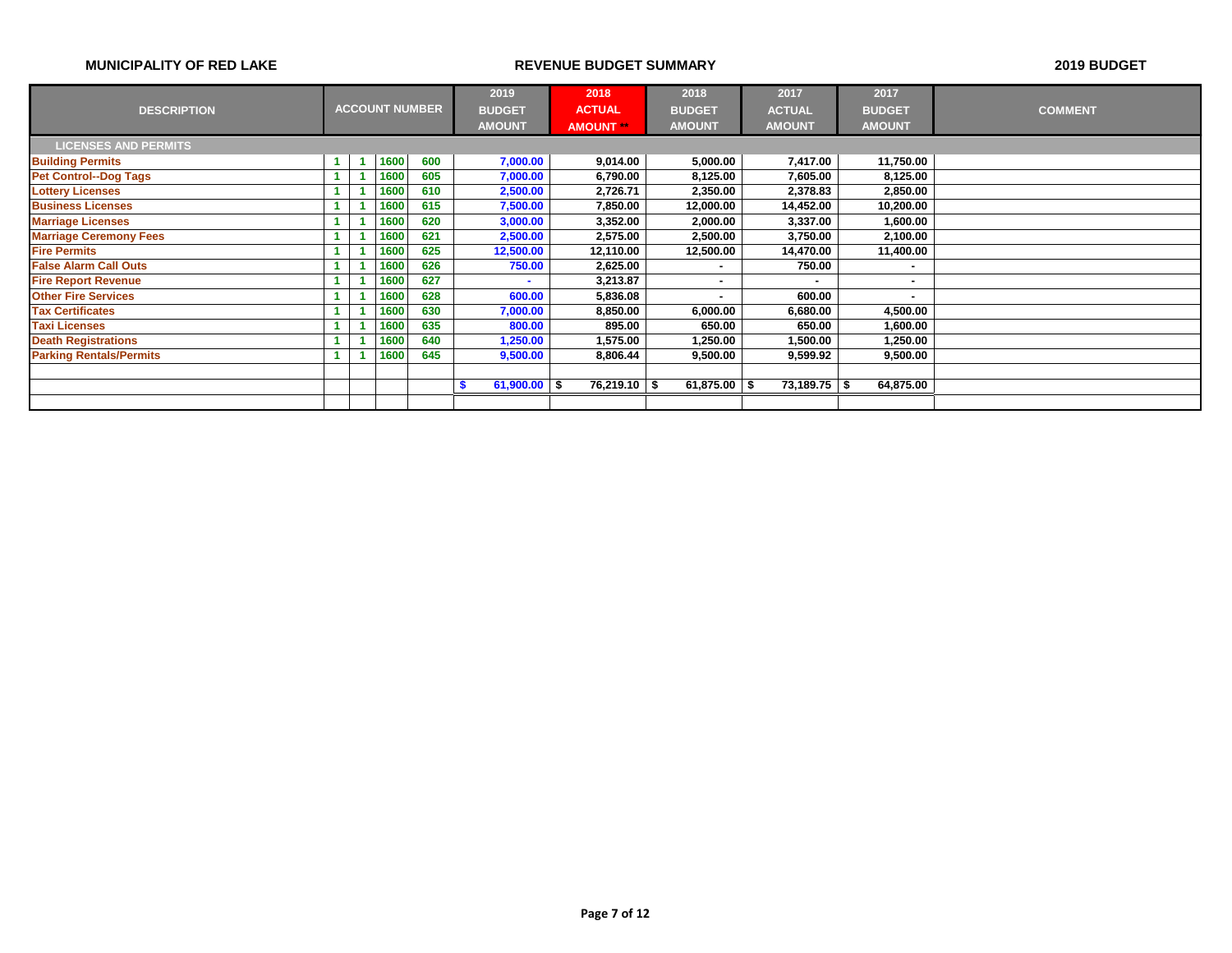|                                       |    |                       |     | 2019               | 2018               | 2018          | 2017                | 2017           |                |
|---------------------------------------|----|-----------------------|-----|--------------------|--------------------|---------------|---------------------|----------------|----------------|
| <b>DESCRIPTION</b>                    |    | <b>ACCOUNT NUMBER</b> |     | <b>BUDGET</b>      | <b>ACTUAL</b>      | <b>BUDGET</b> | <b>ACTUAL</b>       | <b>BUDGET</b>  | <b>COMMENT</b> |
|                                       |    |                       |     | <b>AMOUNT</b>      | <b>AMOUNT</b>      | <b>AMOUNT</b> | <b>AMOUNT</b>       | <b>AMOUNT</b>  |                |
| <b>RECREATION</b>                     |    |                       |     |                    |                    |               |                     |                |                |
| <b>Arena Rentals</b>                  |    | 1700                  | 705 | 8,000.00           | 10,036.10          | 5,500.00      | 6,111.98            | 4,500.00       |                |
| <b>Cochenour Hall Rentals</b>         |    | 1700                  | 710 | 10,000.00          | 10,113.67          | 8,500.00      | 11,100.41           | 4,000.00       |                |
| <b>Arena Boards Advertising</b>       |    | 1700                  | 715 | 5,000.00           | 6,958.00           | 700.00        | 700.00              | 1,825.00       |                |
| <b>Arena Ice Rentals/Open Skating</b> |    | 1700                  | 720 | 115,000.00         | 97,487.50          | 115,000.00    | 140,238.02          | 98,000.00      |                |
| <b>Ball Field Fees</b>                |    | 1700                  | 730 | 2,000.00           | 2,538.88           | 1.775.00      | 1.826.48            | 1,775.00       |                |
| <b>Community Centre--Concession</b>   |    | 1700                  | 735 | 1,800.00           | 2,256.77           | 1.700.00      | 1.688.77            | 1.850.00       |                |
| <b>Community Centre--Drop In</b>      |    | 1700                  | 740 | 3,400.00           | 4,072.01           | 3.350.00      | 3,311.79            | 4,675.00       |                |
| <b>Community Centre--Memberships</b>  |    | 1700                  | 745 | 26,000.00          | 27,223.82          | 25,500.00     | 25,483.59           | 31,125.00      |                |
| <b>Community Centre--Passes</b>       |    | 1700                  | 750 | 4,000.00           | 3,949.15           | 4,000.00      | 4,650.90            | 3,000.00       |                |
| <b>Recreation Equipment Rentals</b>   |    | 1700                  | 755 | 1,300.00           | 990.50             | 1.300.00      | 1,245.19            | 1,300.00       |                |
| <b>Recreation--Special Events</b>     |    | 1700                  | 765 | 350.00             | 518.43             | 350.00        | 388.59              | 600.00         |                |
| <b>Recreation Donations</b>           |    | 1700                  | 766 |                    | ٠                  | ٠             | ٠                   | ٠              |                |
| <b>Court Recoveries</b>               |    | 1700                  | 770 | ۰.                 | ۰.                 | ٠             | $\sim$              | ۰              |                |
|                                       |    |                       |     |                    |                    |               |                     |                |                |
|                                       |    |                       |     | 176,850.00 \$<br>S | $166, 144.83$ \ \$ | 167,675.00 \$ | $196,745.72$ \$     | 152,650.00     |                |
|                                       |    |                       |     |                    |                    |               |                     |                |                |
| <b>DONATIONS</b>                      |    |                       |     |                    |                    |               |                     |                |                |
| <b>Donations--Recreation</b>          | -1 | 1750                  | 768 |                    | 6,635.00           | ٠             | 5,600.00            | $\blacksquare$ |                |
| <b>Parks</b>                          |    | 1750                  | 769 |                    |                    |               | ٠                   | $\blacksquare$ |                |
| <b>Fire Service</b>                   |    | 1750                  | 771 |                    |                    | ۰             | ٠                   | ٠              |                |
| <b>Donations--REACH Building Fund</b> |    | 1750                  | 775 | ۰.                 | 3.670.00           | ٠             | $\blacksquare$      | $\blacksquare$ |                |
|                                       |    |                       |     |                    |                    |               |                     |                |                |
|                                       |    |                       |     | ۰.                 | $10,305.00$ \$     | ٠             | \$<br>$5,600.00$ \$ | ٠              |                |
|                                       |    |                       |     |                    |                    |               |                     |                |                |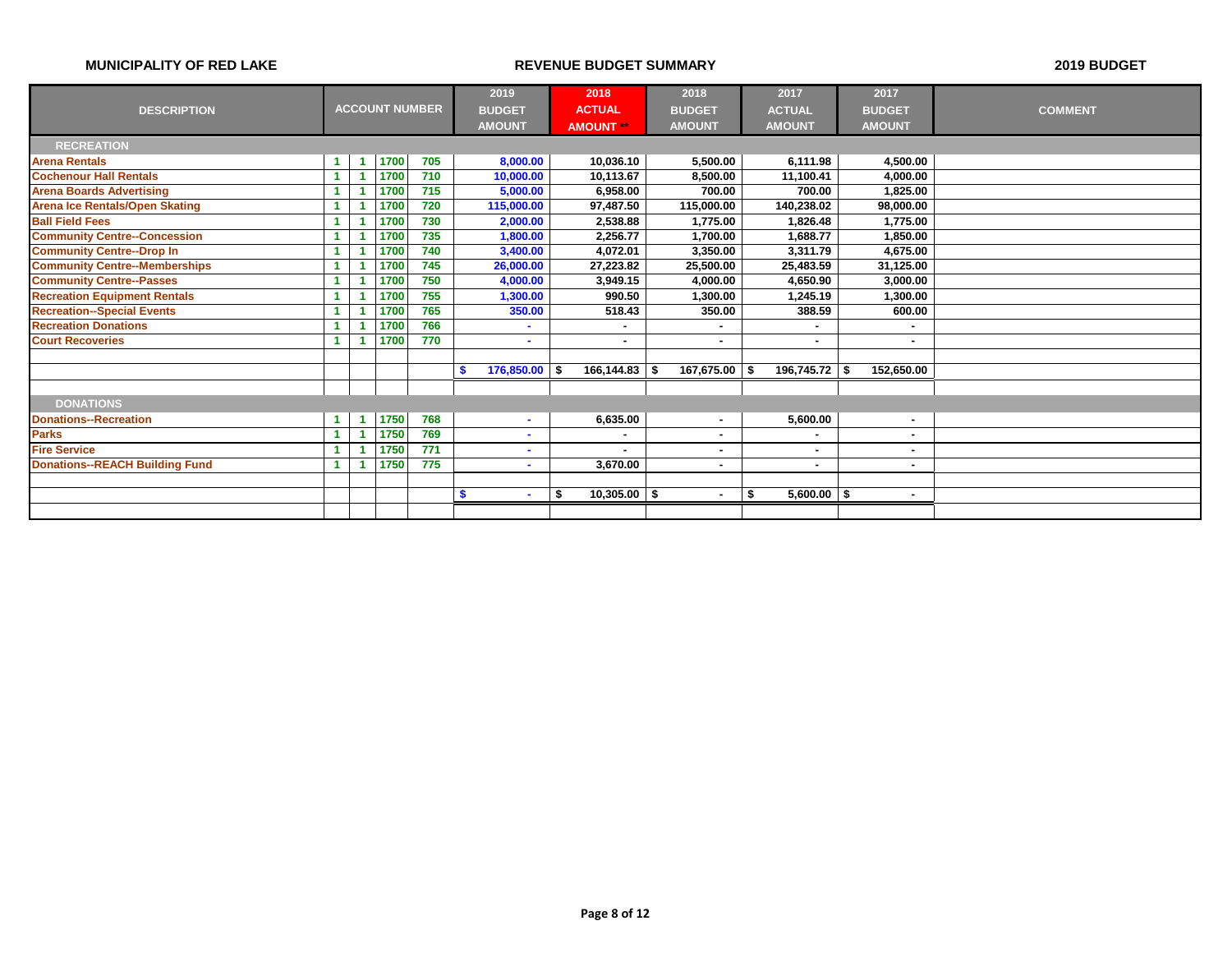|                                               |  |  | 2019                  | 2018 | 2018            |                  | 2017           | 2017 |                  |                |                |
|-----------------------------------------------|--|--|-----------------------|------|-----------------|------------------|----------------|------|------------------|----------------|----------------|
| <b>DESCRIPTION</b>                            |  |  | <b>ACCOUNT NUMBER</b> |      | <b>BUDGET</b>   | <b>ACTUAL</b>    | <b>BUDGET</b>  |      | <b>ACTUAL</b>    | <b>BUDGET</b>  | <b>COMMENT</b> |
|                                               |  |  |                       |      | <b>AMOUNT</b>   | <b>AMOUNT</b> ** | <b>AMOUNT</b>  |      | <b>AMOUNT</b>    | <b>AMOUNT</b>  |                |
| <b>SERVICE CHARGES AND PENALTIES</b>          |  |  |                       |      |                 |                  |                |      |                  |                |                |
| <b>Water and Sewer Penalties and Interest</b> |  |  | 1800                  | 800  | 70,000.00       | 103,086.32       | 60,000.00      |      | 92,249.29        | 52,500.00      |                |
| <b>A/R Service Charges</b>                    |  |  | 1800                  | 805  | 2,000.00        | 6,364.71         | 1,900.00       |      | 1,885.11         | 8,500.00       |                |
| <b>Taxation Penalties and Interest</b>        |  |  | 1800                  | 810  | 250,000.00      | 495,409.31       | 250,000.00     |      | 264,608.63       | 217,500.00     |                |
| <b>N S F Cheque Fees</b>                      |  |  | 1800                  | 815  | $\sim$          | 300.00           | $\sim$         |      | 200.00           | $\blacksquare$ |                |
|                                               |  |  |                       |      |                 |                  |                |      |                  |                |                |
|                                               |  |  |                       |      | $322,000.00$ \$ | $605,160.34$ \$  | 311,900.00     | - \$ | $358,943.03$ \$  | 278,500.00     |                |
|                                               |  |  |                       |      |                 |                  |                |      |                  |                |                |
| <b>PROVINCIAL OFFENSES</b>                    |  |  |                       |      |                 |                  |                |      |                  |                |                |
| <b>Provincial Offenses Act Revenue</b>        |  |  | 1810                  | 555  | 25,000.00       | 24,457.60        | 40,000.00      |      | 22,340.10        | 75,000.00      |                |
|                                               |  |  |                       |      |                 |                  |                |      |                  |                |                |
|                                               |  |  |                       |      | $25,000.00$ \$  | $24,457.60$ \$   | $40,000.00$ \$ |      | $22,340.10$ \ \$ | 75,000.00      |                |
|                                               |  |  |                       |      |                 |                  |                |      |                  |                |                |
| <b>BY-LAW FINES</b>                           |  |  |                       |      |                 |                  |                |      |                  |                |                |
| <b>Bylaw Fines--Pet Control</b>               |  |  | 1820                  | 556  | 1,000.00        | 675.00           | 1,350.00       |      | 1,665.00         | 1,350.00       |                |
| <b>Bylaw Fines--All Other</b>                 |  |  | 1820                  | 557  | 2,000.00        | 1,440.00         | 2,500.00       |      | 2,030.00         | 2,500.00       |                |
|                                               |  |  |                       |      |                 |                  |                |      |                  |                |                |
|                                               |  |  |                       |      | $3,000.00$ \$   | $2,115.00$ \$    | $3,850.00$ \$  |      | $3,695.00$   \$  | 3,850.00       |                |
|                                               |  |  |                       |      |                 |                  |                |      |                  |                |                |
|                                               |  |  |                       |      |                 |                  |                |      |                  |                |                |
|                                               |  |  |                       |      |                 |                  |                |      |                  |                |                |
|                                               |  |  |                       |      |                 |                  |                |      |                  |                |                |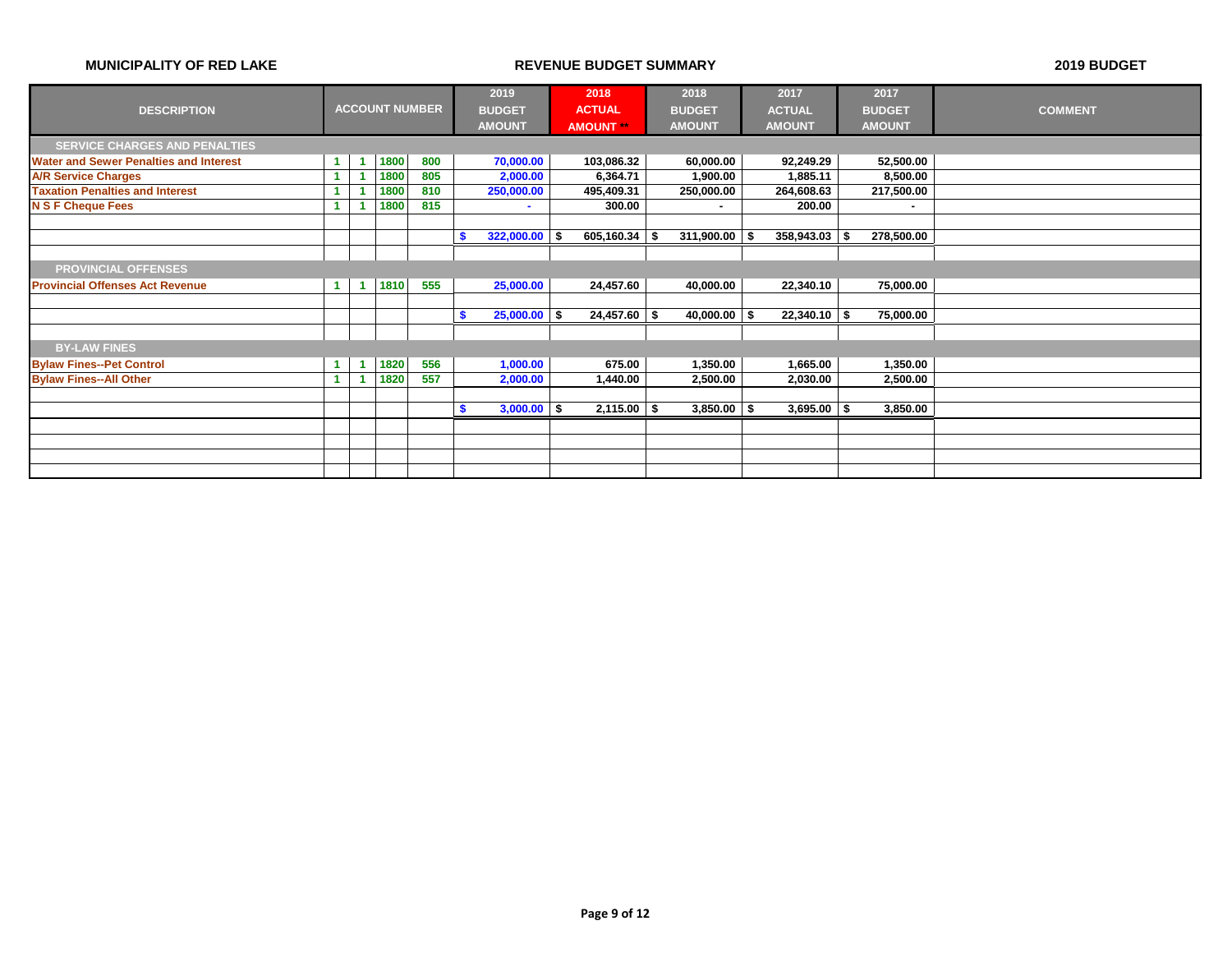|                                           |                      |                      |      |                       | 2019                    | 2018                | 2018            | 2017                        | 2017                     |                |
|-------------------------------------------|----------------------|----------------------|------|-----------------------|-------------------------|---------------------|-----------------|-----------------------------|--------------------------|----------------|
| <b>DESCRIPTION</b>                        |                      |                      |      | <b>ACCOUNT NUMBER</b> | <b>BUDGET</b>           | <b>ACTUAL</b>       | <b>BUDGET</b>   | <b>ACTUAL</b>               | <b>BUDGET</b>            | <b>COMMENT</b> |
|                                           |                      |                      |      |                       | <b>AMOUNT</b>           | <b>AMOUNT</b>       | <b>AMOUNT</b>   | <b>AMOUNT</b>               | <b>AMOUNT</b>            |                |
| <b>INVESTMENT</b>                         |                      |                      |      |                       |                         |                     |                 |                             |                          |                |
| <b>Interest Earnings</b>                  | $\blacktriangleleft$ | $\blacktriangleleft$ | 1900 | 900                   | 1,600.00                | 2,066.44            | 2,000.00        | 1,370.99                    | 2,000.00                 |                |
| <b>Interest Income--Reserves</b>          | $\blacktriangleleft$ | $\blacktriangleleft$ | 1900 | 905                   | 30,000.00               | 51,266.90           | 15,275.00       | 25,125.61                   | 15,275.00                |                |
| <b>Interest Income--Workings Funds</b>    | $\blacktriangleleft$ | -1                   | 1900 | 910                   | 17,000.00               | 22,601.57           | 8.000.00        | 9.642.40                    | 8.000.00                 |                |
| <b>Interest Income--Gas Tax</b>           | $\blacktriangleleft$ | -1                   | 1900 | 915                   | 4,500.00                | 6,417.72            | 4,500.00        | 9,682.61                    | 4,500.00                 |                |
| <b>Interest Income--Airport</b>           | 1                    |                      | 1900 | 920                   | 6,500.00                | 4,484.02            | 22,150.00       | 23,018.39                   | 22,150.00                |                |
| <b>Interest Income--REACH</b>             | $\blacktriangleleft$ | $\blacktriangleleft$ | 1900 | 920                   | $\sim$                  | 0.47                | $\sim$          |                             |                          |                |
|                                           |                      |                      |      |                       |                         |                     |                 |                             |                          |                |
|                                           |                      |                      |      |                       | $59,600.00$ \$<br>S     | $86,837.12$ \$      | $51,925.00$ \$  | $68,840.00$ \$              | 51,925.00                |                |
|                                           |                      |                      |      |                       |                         |                     |                 |                             |                          |                |
| <b>MUNICIPAL ASSET SALES</b>              |                      |                      |      |                       |                         |                     |                 |                             |                          |                |
| <b>Sale of Land</b>                       | 1                    | $\blacktriangleleft$ | 1950 | 950                   | $\sim$                  | 1,243.00            | $\sim$          | 150,000.00                  | 75,725.00                |                |
| <b>Sale of Building /Equipment</b>        | $\blacktriangleleft$ | $\blacktriangleleft$ | 1950 | 951                   | $\sim$                  | 1,460.00            | $\sim$          | 200.00                      | $\sim$                   |                |
| <b>Proceeds From Tax Sales</b>            | $\blacktriangleleft$ | -1                   | 1950 | 952                   | $\sim$                  |                     | $\sim$          | $\blacksquare$              | $\overline{\phantom{a}}$ |                |
| <b>Sale of Miscellaneous Items</b>        | $\blacktriangleleft$ | -1                   | 1950 | 953                   | ٠                       | 155.00              | ٠.              | $\blacksquare$              |                          |                |
|                                           |                      |                      |      |                       |                         |                     |                 |                             |                          |                |
|                                           |                      |                      |      |                       | \$<br>$\sim$            | $2,858.00$ \$<br>\$ | $\sim$          | $150,200.00$ \$<br>\$       | 75,725.00                |                |
|                                           |                      |                      |      |                       |                         |                     |                 |                             |                          |                |
| <b>MISCELLANEOUS</b>                      |                      |                      |      |                       |                         |                     |                 |                             |                          |                |
| <b>Insurance Proceeds</b>                 | $\blacktriangleleft$ | $\blacktriangleleft$ | 1975 | 975                   | $\sim$                  | 9,821.03            | $\sim$          | 562,192.77                  | $\sim$                   |                |
|                                           |                      |                      |      |                       |                         |                     |                 |                             |                          |                |
|                                           |                      |                      |      |                       | \$<br>$\sim$            | \$<br>$9,821.03$ \$ | $\sim$          | $562,192.77$ \$<br>\$       | $\sim$                   |                |
|                                           |                      |                      |      |                       |                         |                     |                 |                             |                          |                |
| <b>LONG TERM DEBT PROCEEDS</b>            |                      |                      |      |                       |                         |                     |                 |                             |                          |                |
| <b>Proceeds From Long Term Debt--Bank</b> | $\blacktriangleleft$ | $\blacktriangleleft$ | 1980 | 980                   | 1,225,024.04            | 1,908,000.00        | 2,988,677.58    | 2,290,536.00                | 2,289,722.25             |                |
|                                           |                      |                      |      |                       |                         |                     |                 |                             |                          |                |
|                                           |                      |                      |      |                       | $1,225,024.04$ \$<br>s. | $1,908,000.00$ \$   |                 | 2,988,677.58 \$2,290,536.00 | 2,289,722.25<br>S.       |                |
|                                           |                      |                      |      |                       |                         |                     |                 |                             |                          |                |
| <b>RESERVE FUNDS TRANSFERS</b>            |                      |                      |      |                       |                         |                     |                 |                             |                          |                |
| <b>Transfer From Capital Reserves</b>     | $\blacktriangleleft$ | $\blacktriangleleft$ | 1990 | 990                   | 342,316.28              | $\sim$              | $\sim$          | $\blacksquare$              | $\blacksquare$           |                |
| <b>Transfer From Operating Reserves</b>   | $\blacktriangleleft$ | $\blacktriangleleft$ | 1990 | 993                   | 18,000.00               | 5,134.00            | 82,250.00       | $\blacksquare$              | $\sim$                   |                |
| <b>Transfer To Capital Reserves</b>       | $\blacktriangleleft$ | -1                   | 1990 | 990                   | $\sim$                  | $\blacksquare$      |                 | $\blacksquare$              | $\overline{\phantom{a}}$ |                |
| <b>Transfer To Operating Reserves</b>     | $\blacktriangleleft$ | -1                   | 1990 | 993                   | $\sim$                  | $\blacksquare$      | $\sim$          | $\sim$                      | $\overline{a}$           |                |
|                                           |                      |                      |      |                       |                         |                     |                 |                             |                          |                |
|                                           |                      |                      |      |                       | 360,316.28<br>9         | 5.134.00<br>- \$    | 82.250.00<br>\$ | - \$<br>$\blacksquare$      | \$                       |                |
|                                           |                      |                      |      |                       |                         |                     |                 |                             |                          |                |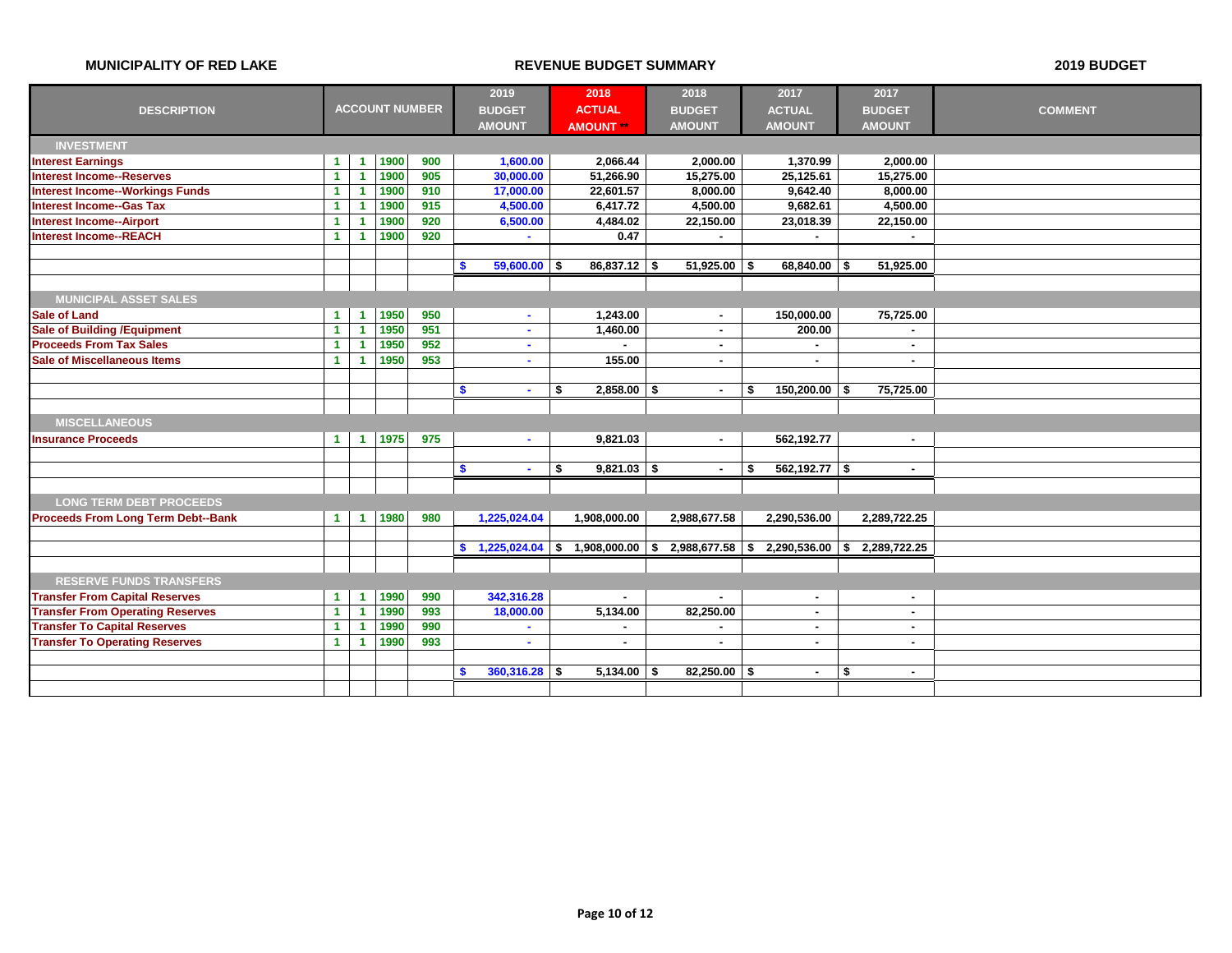|                                          |                      |                |      |                       | 2019          |      | 2018           | 2018                | 2017                                                                                             | 2017                  |                |
|------------------------------------------|----------------------|----------------|------|-----------------------|---------------|------|----------------|---------------------|--------------------------------------------------------------------------------------------------|-----------------------|----------------|
| <b>DESCRIPTION</b>                       |                      |                |      | <b>ACCOUNT NUMBER</b> | <b>BUDGET</b> |      | <b>ACTUAL</b>  | <b>BUDGET</b>       | <b>ACTUAL</b>                                                                                    | <b>BUDGET</b>         | <b>COMMENT</b> |
|                                          |                      |                |      |                       | <b>AMOUNT</b> |      | <b>AMOUNT</b>  | <b>AMOUNT</b>       | <b>AMOUNT</b>                                                                                    | <b>AMOUNT</b>         |                |
| <b>TRANSFERS FROM RESERVES</b>           |                      |                |      |                       |               |      |                |                     |                                                                                                  |                       |                |
| <b>Communities in Bloom</b>              | $\mathbf{1}$         | $\overline{1}$ | 1991 | 991                   | $\sim$        |      | $\sim$         | 4,000.00            | $\blacksquare$                                                                                   | $\sim$                |                |
|                                          |                      |                |      |                       |               |      |                |                     |                                                                                                  |                       |                |
|                                          |                      |                |      |                       | <b>COL</b>    | - 9  | $\blacksquare$ | $4,000.00$ \$<br>\$ | $\blacksquare$                                                                                   | Ĵ<br>$\blacksquare$   |                |
|                                          |                      |                |      |                       |               |      |                |                     |                                                                                                  |                       |                |
| <b>CAPITAL LEASES</b>                    |                      |                |      |                       |               |      |                |                     |                                                                                                  |                       |                |
| <b>Proceeds from Capital Leases</b>      | $\mathbf{1}$         | -1             | 1980 | 985                   | $\sim$        |      | ٠              |                     | $\overline{\phantom{a}}$                                                                         | $\blacksquare$        |                |
|                                          |                      |                |      |                       |               |      |                |                     |                                                                                                  |                       |                |
|                                          |                      |                |      |                       | <b>COL</b>    | -\$  | $\blacksquare$ | Ŝ.<br>. —           | \$<br>٠                                                                                          | -\$<br>$\blacksquare$ |                |
|                                          |                      |                |      |                       |               |      |                |                     |                                                                                                  |                       |                |
| <b>TRANSFER FROM SURPLUS</b>             |                      |                |      |                       |               |      |                |                     |                                                                                                  |                       |                |
| <b>Application of Prior Year Surplus</b> | $\blacktriangleleft$ |                | 1999 | 990                   | . .           |      | $\sim$         | . —                 | $\sim$                                                                                           | 30,994.57             |                |
|                                          |                      |                |      |                       |               |      |                |                     |                                                                                                  |                       |                |
|                                          |                      |                |      |                       | <b>COL</b>    | - 56 | ٠              | \$<br>. —           | £.<br>$\blacksquare$                                                                             | 30,994.57<br>S.       |                |
|                                          |                      |                |      |                       |               |      |                |                     |                                                                                                  |                       |                |
|                                          |                      |                |      |                       |               |      |                |                     | $$30,364,862.36 \mid $20,174,479.90 \mid $30,076,179.84 \mid $20,723,436.63 \mid $19,837,554.36$ |                       |                |
|                                          |                      |                |      |                       |               |      |                |                     |                                                                                                  |                       |                |